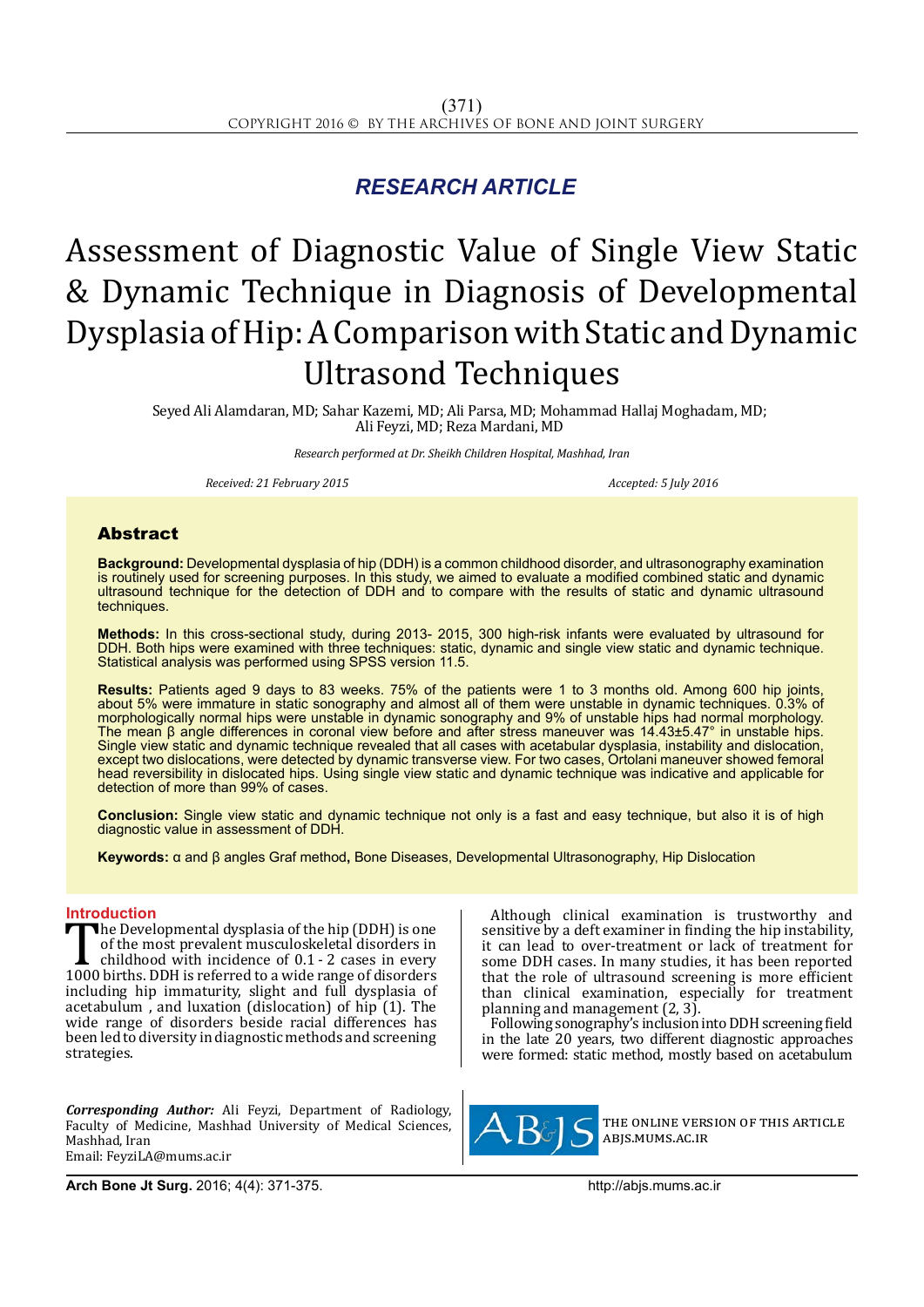THE ARCHIVES OF BONE AND JOINT SURGERY. ABJS.MUMS.AC.IR ULTRASOUND SINGLE VIEW DYNAMIC TECHNIQUE IN DDH VOLUME 4. NUMBER 4. OCTOBER 2016

morphology analysis, and dynamic method for analyzing the joint stability (4). Several studies have compared efficiency of these methods in the diagnosis of DDH which their results are controversial in some cases (1).

Static technique of hip ultrasound assesses the shape and evolution of acetabulum and also measures  $\alpha$  and β angle. This is a mid-acetabular coronal view, which seems to be easier and faster to learn and to perform: but it may miss cases with joint instability. Dynamic technique which is more complex and time consuming, can truly analyze joint stability. Ortolani, Barlow or Pull and Push maneuvers are among dynamic techniques (5). Complexity of the latter technique, especially performed by not very skillful examiner is a general problem.

In this study, we used a combination of static Graf technique and dynamic technique in a more usual coronal/flexion view. We assessed the diagnostic value of single view static and dynamic technique compared to static and dynamic methods in the diagnosis of developmental dysplasia of hip.

#### **Materials and Methods**

This descriptive cross-sectional study was performed at Dr. Sheikh Children Hospital during 2011-2015 after being approved by the Institutional Review Board of Mashhad University of Medical Sciences, Iran. In this study, 300 infants (600 hips) with hip ultrasound indications, referred to the radiology department, were evaluated and entered to the study after obtaining consent from their parents. Hip ultrasound indications were as follows: abnormal or equivocal findings on physical or imaging examination of the hip, any family history of DDH, breech presentation on delivery, oligohydramniosis, and neuromuscular conditions especially in foot. Exclusion criteria of the study were age over 2 years and recognized DDH.

An expert pediatric radiologist performed ultrasonographic examinations. Gray-scale ultrasonography was performed using sonographic devices (Myla 50, Esaote, Italy and 7.5- 12 MHz linear probes).

Following terms were used to define conditions in this study: 1) Luxation: abnormal movement within acetabulum with stress; 2) Subluxation: head positioned laterally, while it was in contact with the acetabular cavity and partly covered by acetabulum; 3) Subluxable: head displace laterally with stress, but contact the acetabulum or partially covered; 4) Dislocated: head has no contact or coverage by the acetabulum; 5) Dislocatable: head pushed out of the joint with stress; 6) Stability: motion of femoral head by stress (laxation, subluxate and subluxable); 7) Irreversible: dislocated hip which cannot be reduced; 8) Pull and Push maneuvers: Ortolani-like maneuver (knee pulling in flexed foot abduction) and Barlow-like maneuver (with kid's flexed foot adduction and slight pressure to back); 9) Acetabular Dysplasia: hips were stratified into four classes based on α degree and shape of acetabulum based on summarized Graf classification (normal:  $\alpha > 60$ , immature:  $50 \le \alpha < 60$ , slight dysplasia:  $43 \le \alpha < 50$ , severe dysplasia:  $\alpha < 43$  (10) . Single view static and dynamic technique: ultrasound hip examination in coronal/flexion view with and

#### without stress (1).

Both hips were scanned with three techniques including static technique, single view static and dynamic technique, and dynamic (multi-view) technique.

#### *Static Technique*

Both hips were scanned in the supine or some semioblique position in coronal neutral (extension) view (standard Graf technique) and obtained data were evaluated and documented for the following characters: femoral head position (normal, subluxate and dislocate), the relative shape of the acetabular bony roof (sharprounded), femoral head coverage (percentage of the femoral head inside the acetabulum), labrum echogenicity and its shape. In objective assessment of acetabular morphology based on  $\alpha$  angle, patients were categorized in four groups (modified Graf classification). Single view static and dynamic technique:

Hips were scanned in the supine or semi-oblique position in coronal/flexion view with and without Pull and Push stress (we named it "Single view static and dynamic technique"). In this coronal/flexion view (without stress), following observations were evaluated and documented including femoral head position, relative shape of the acetabulum top, femoral head, labrum shape and measurements of acetabular and labral angles ( $\alpha$  and  $\beta$  angles).

Then in the same view, flexion and brief adduction were exerted to hip joint by doing the stimulating maneuver of Pull and Push (Ortolani and Barlow-like maneuver) trying to move the femoral head from the acetabulum cup. Femoral head position (normal, subluxate and dislocate) was checked during maneuver execution and the examiner classified the hips subjectively into three groups of stable, unstable (subluxate and subluxable) and dislocate or dislocatable based on the changes in β angle and the femoral head displacement rate. In unstable and dislocated joints, the reversibility of femoral head movement into the cup was also analyzed using pulling maneuver.

#### *Dynamic technique*

All hip joints were examined by dynamic technique in other views (coronal flexion view in posterior lip plan, transverse/flexion view and transverse/neutral view). Also, in unstable and dislocated joints, the reversibility femoral head movement into the cup was analyzed using other maneuvers (Ortolani and Barlow). This technique and results of patients follow up were considered as the gold standard.

During examination, cine loops from hip dynamic analyses were recorded to determine maximum changes in β angle. Stimulating maneuver was repeated to record the best examination. In addition, results from hip subjective examinations were recorded in the checklist.

Therapeutic approach was adopted based on clinical examinations and subjective sonography results. At first visit, all examinations were done for all kids. In suspected cases with normal hips but unstable morphology or with type 2a hips of Graf (lack of physiologic maturity), sonographic examinations were repeated with one-month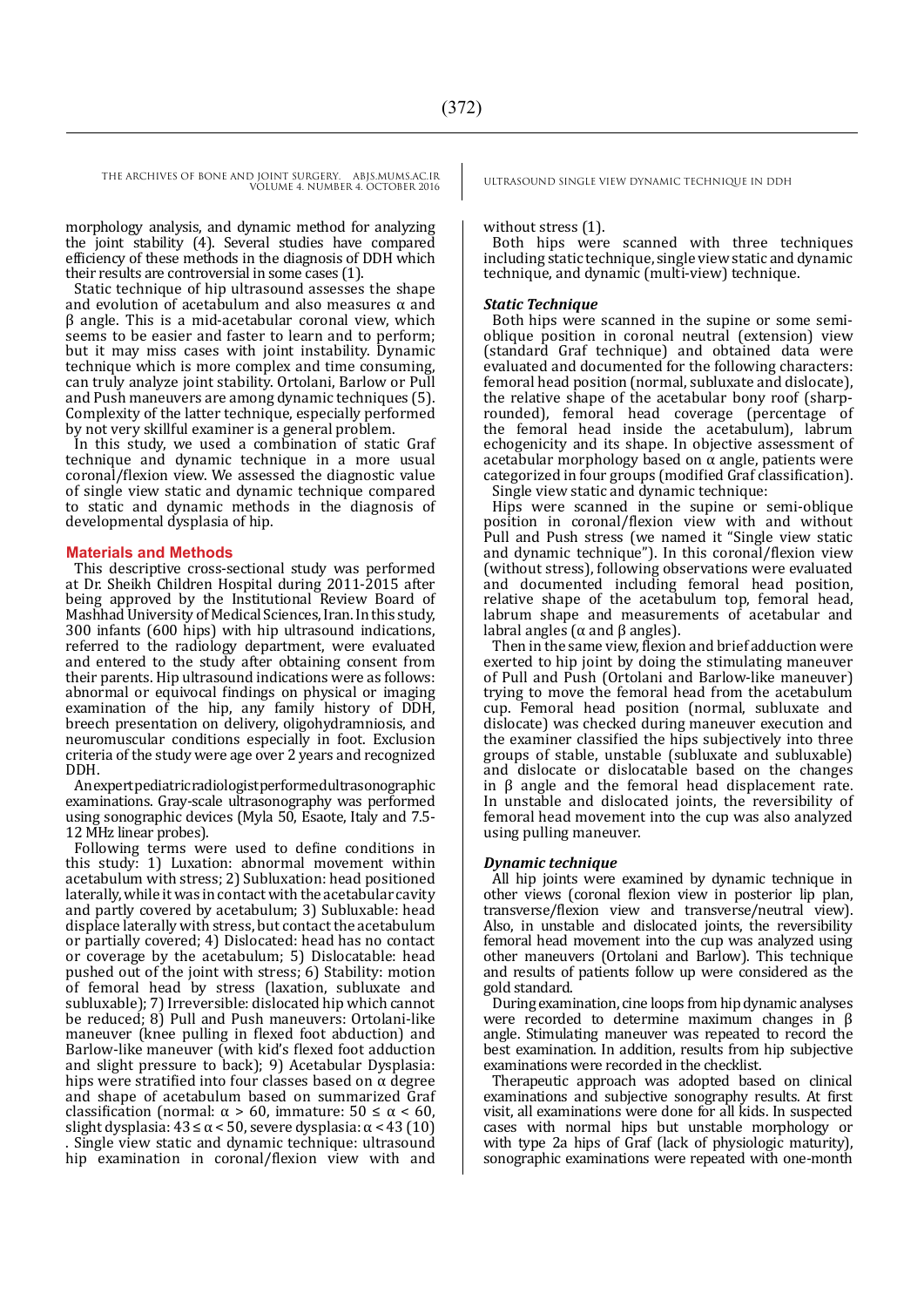THE ARCHIVES OF BONE AND JOINT SURGERY. ABJS.MUMS.AC.IR VOLUME 4. NUMBER 4. OCTOBER 2016

MALNUTRITION IN JOINT ARTHROPLASTY: RISK OF ICU ADMISSION

| Table 1. Distribution of modified Graf classification and instability and dislocatiblity with three Static technique, Dynamic technique and<br>Single view static and dynamic technique in our patient (N (P): number (percent) |                  |          |                       |                  |                      |                                          |                  |                             |
|---------------------------------------------------------------------------------------------------------------------------------------------------------------------------------------------------------------------------------|------------------|----------|-----------------------|------------------|----------------------|------------------------------------------|------------------|-----------------------------|
| <b>Modified Graf Classification</b>                                                                                                                                                                                             | Static technique |          | Dynamic technique     |                  |                      | Single view static and dynamic technique |                  |                             |
|                                                                                                                                                                                                                                 | $\alpha$ angle   | N(P)     | <b>Stable</b><br>N(P) | Unstable<br>N(P) | Dislocatable<br>N(P) | <b>Stable</b><br>N(P)                    | Unstable<br>N(P) | <b>Dislocatable</b><br>N(P) |
| Normal (Group A)                                                                                                                                                                                                                | >60              | 538 (90) | 534 (99)              | 3(1)             |                      | 534 (99)                                 | 3(1)             | 0                           |
| Immature (Group B)                                                                                                                                                                                                              | 50-59            | 30(5)    | 7(23)                 | 19 (64)          | 4(13)                | 9(30)                                    | 17(57)           | 4(13)                       |
| Mild dysplastic (Group C)                                                                                                                                                                                                       | 43-49            | 20(3)    | 1(5)                  | 10(50)           | 9(45)                | 1(5)                                     | 12(60)           | 7(35)                       |
| Sever dysplastic (Group D)                                                                                                                                                                                                      | < 43             | 12(2)    | $\Omega$              | 1(8)             | 11 (92)              | 0                                        | 1(8)             | 11 (92)                     |
| Total                                                                                                                                                                                                                           |                  | 600      | 542                   | 34               | 24                   | 544                                      | 34               | 22                          |

#### intervals.

Data were matched to the relevant checklists and classified for statistical analyses. Statistical analyses were performed using SPSS 11.5. The statistical significance level was considered as 0.05.

#### **Results**

Among 300 infants (600 hips) enrolled in our study, 155 were females and 145 were males. Minimum of age was 9 days with a maximum of 83 weeks. 35 infants (11% of patients) were less than 4 weeks old, 223 (74% of patients) had 1 to 3 months age and 32 (15% of patients) were more than 3 months old.

The first three columns of Table 1 show the distribution of modified Graf classification among our patients. There was no significant difference in α and β angles between coronal/ neutral view and non-stress coronal/flexion view. The second three columns of Table 1 show statistical analysis of the results from coronal/flexion view with Pull and Push stress and dynamic technique in patients classified with modified Graf classification. A significant statistical difference was observed between the mean of changes in β angle in non-stress coronal/flexion view and stress coronal/ flexion view  $(P = 0.004)$ . In dynamic sonography, 0.3% of normal hip morphology was unstable and 9% of unstable hips had normal morphology. About 5% of hips were immature in static sonography which most of them were unstable in dynamic techniques. Almost all the patients with dysplastic hip had unstable hip in dynamic techniques.

Single view static & dynamictechnique revealed acetabular dysplasia, instability and dislocation in all patients except in two dislocatable cases that were diagnosed in dynamic transverse view (conversion normal U shape acetabulum

to abnormal V shape acetabulum with stress). Pull and Push maneuver was enough for stability assessment in all patients except in two patients that Ortolani maneuver showed femoral head movement reversibility to acetabular cap in dislocated hips. Single view static and dynamic technique was applicable for diagnostic purposes in more than 99% of patients.

Changes in β angle were measured in maneuvers with and without stress as an objective index of hip stability [Figure 1]. Mean of changes in β angle was  $14.43 \pm 5.47^{\circ}$ (4 - 28°) in unstable hips. Significant statistical relation was observed between mean of changes in β angle and results of dynamic ultrasonography (*P* = 0.004). In many unstable and dislocatable hips, with increasing instability, the first measurement of β angle  $(\beta_0:$  before stress maneuver) was also increased. So, the change was not always related to the degree of joint stability. In dislocatable hips, the changes in β angle were nearly with equal distribution.

In our study, in 30 infants, the α angle was between  $50^{\circ}$ to 59° (type 2 modified Graf classification). 21 infants (3% of patients) were type 2a (physiological delay of ossification before 3 months) according to the Graf classification and needed follow up. At dynamic ultrasonography of these groups, 17 cases were stable and 4 cases had unstable hips. After a 3-month follow up, all infants had normal morphology and none of them worsened so much to require pediatric orthopedics.

#### **Discussion**

Since professor Reinhard Graf, first introduced US examination of the hip in 1980, various sonography methods have been introduced for diagnosis of DDH (5, 6). Graf method measures the angles of both cartilaginous



**Figure 1. The changes of β angle for without and with stress maneuver in unstable hip; A) β angle in coronal neutral view; B) β angle in coronal neutral view; and C) in coronal neutral view with stress push maneuver. β angle in A and B are almost similar (60°) while for stress view is increased (85°).**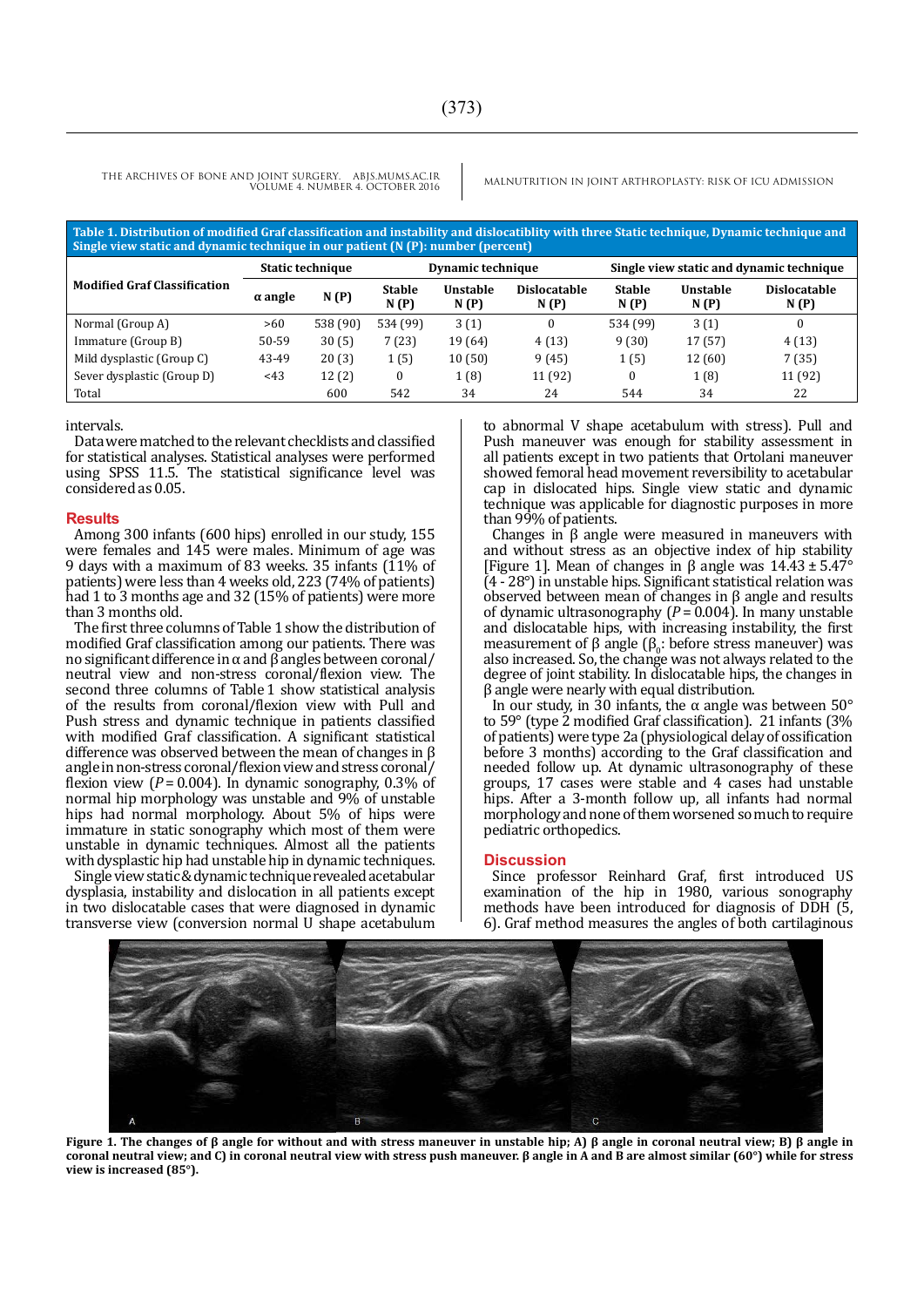THE ARCHIVES OF BONE AND JOINT SURGERY. ABJS.MUMS.AC.IR ULTRASOUND SINGLE VIEW DYNAMIC TECHNIQUE IN DDH VOLUME 4. NUMBER 4. OCTOBER 2016

and osseous parts of acetabulum in coronal/neutral view. Based on the measurement of  $\alpha$  and  $\beta$  angles and acetabular morphology, hip joints are categorized into 4 groups (7). In another dynamic method which was initially described by Harcke, at least two orthogonal plan (transverse and coronal) are obtained at rest and in stress  $(7, 8)$ . After these two methods, several sonographic approaches have been described and selection of the best method for screening DDH remains a subject of continuing controversy.

Coronal/flexion view, anatomically, is similar to coronal/ neutral view. This view can easily reveal anatomic landmarks and accurately measure the angles. This view is the most common one in dynamic techniques. Considering advantages and disadvantages of previous protocols, in this study, we applied coronal/flexion view with and without dynamic maneuver for diagnosis of developmental dysplasia of hip.

Prevalence of DDH in our study was fewer than relevant article. 5% of hips were immature in the coronal/neutral view and 9% of hips were unstable in dynamic sonography, while in Kosar's study, 20% of hips were immature in Graf sonography and 10% were unstable in dynamic sonography (8). The lower incidence of immaturity may be due to lower incidence of DDH or lower rate of ultrasound requests in our area.

In our research, 100% of hips with dysplastic morphology (mild and severe) were unstable in dynamic analysis and 9% of unstable hips had normal morphology in static evaluation (see table 1). In Rosendahl study, 91% of infantile hips with dysplastic morphology were unstable and 49% of unstable hips had normal morphology (9). The lower incidence of instability in normal morphology may be due to our patients' age (all our patients were more than 1 week old).

Identifying Graf type 2a is an important issue; because this category is in great risk of dysplasia and in few cases, hip maturation does not complete until four months (developed cases should be considered as type 2b that need more aggressive treatment) (10, 11, 12). In our study, the type 2a frequency was 3%, which in 1.3% of cases, they developed to type 2b. In another study, the frequency of type 2a was  $11.\overline{8\%}$  which 1.78% of them developed to type 2b (13). In Kosar study, hip maturation was not occurred in 2.63% of type 2a, which these cases were considered as type 2b  $(8)$ . In Rosendahl's study, this rate was  $3.3\%$   $(14)$ . The diversity among the reported rate of type 2a may be due to differences in the period of time for sonographic analyses and their genetic background (10).

In our study, all unstable hips with normal morphology were stabilized with simple treatment using hip abduction position on follow up ultrasound in the next month. In Kosar study, 1.7% of such hips were late DDH; but this was 0% in our work (8). In Kosar research, among hips with pathological report in sonography at the first to third days of life, regardless of their type, just 10% of them remained abnormal during the first six weeks of life. This actually indicates that the dysplasia can develop in hips that initially seem to be normal. Hence, it is necessary to perform follow up sonographies and consider its optimal period of time (10).

In Rosendahl's research, the bilateral femoral head

movement in mid coronal view was used as a quantitative standard for estimation of hip joint instability (14). In this study, we measured the changes of β angle as a standard objective for hip stability studies. The mean changes of β angle in unstable hips was 14.43±5.47°. Few studies have worked through this standard and it is suggested to conduct more researches in this field. The changes in  $\beta$  angle show importance of applying stress in dynamic techniques.

The changes in  $\beta$  angle, which are measured in hip stability, can be considered as a quantitative criterion for more precise diagnosis of DDH intensity and therapy management.

Our study demonstrated that the combined method (static and dynamic) is preferred for evaluation of hip because mature hip may be unstable and stable hip may have immature or dysplastic morphology. The single view static and dynamic technique with simple pull and push maneuver diagnoses acetabular dysplasia, instability and dislocatiblity in almost all our patients (> 99%). Stress transverse view and Ortolani maneuver had little additional diagnostic information in few patients.

Moderate sample size was one of our study limitations and more valid results will be obtained in future studies with larger sample size. Definite differentiation pathological instability and elasticity or laxity (according to Graf) was not mentioned. Considering operator-dependency of sonographic procedures, future studies with multi-centric and inter-observer structures will produce more assured results.

Single view static and dynamic technique with its static and dynamic nature provides a high diagnostic value for the assessment of DDH. It is an easy and fast method, which can be learned and performed with no specific complexity. This method is very appropriate for less experienced examiners.

#### **Acknowledgments**

This research was supported by the Vice Chancellor for Research of Mashhad University of Medical Sciences. The results described in this paper are part of a thesis submitted by Sahar Kazemi for the degree of specialty in radiology. We thank Ms. M. Hassanpour for editing the manuscript.

#### Seyed Ali Alamdaran MD

Surgical Oncology Research Center, Faculty of Medicine, Imam Reza Hospital, Mashhad University of Medical Sciences, Mashhad, Iran

Department of Radiology, Faculty of Medicine, Mashhad University of Medical Sciences, Mashhad, Iran

Sahar Kazemi MD Ali Feyzi MD Reza Mardani MD Department of Radiology, Faculty of Medicine, Mashhad University of Medical Sciences, Mashhad, Iran

Ali Parsa MD

Mohammad Hallaj Moghadam MD Orthopedic Research Center, Mashhad University of Medical Sciences, Mashhad, Iran